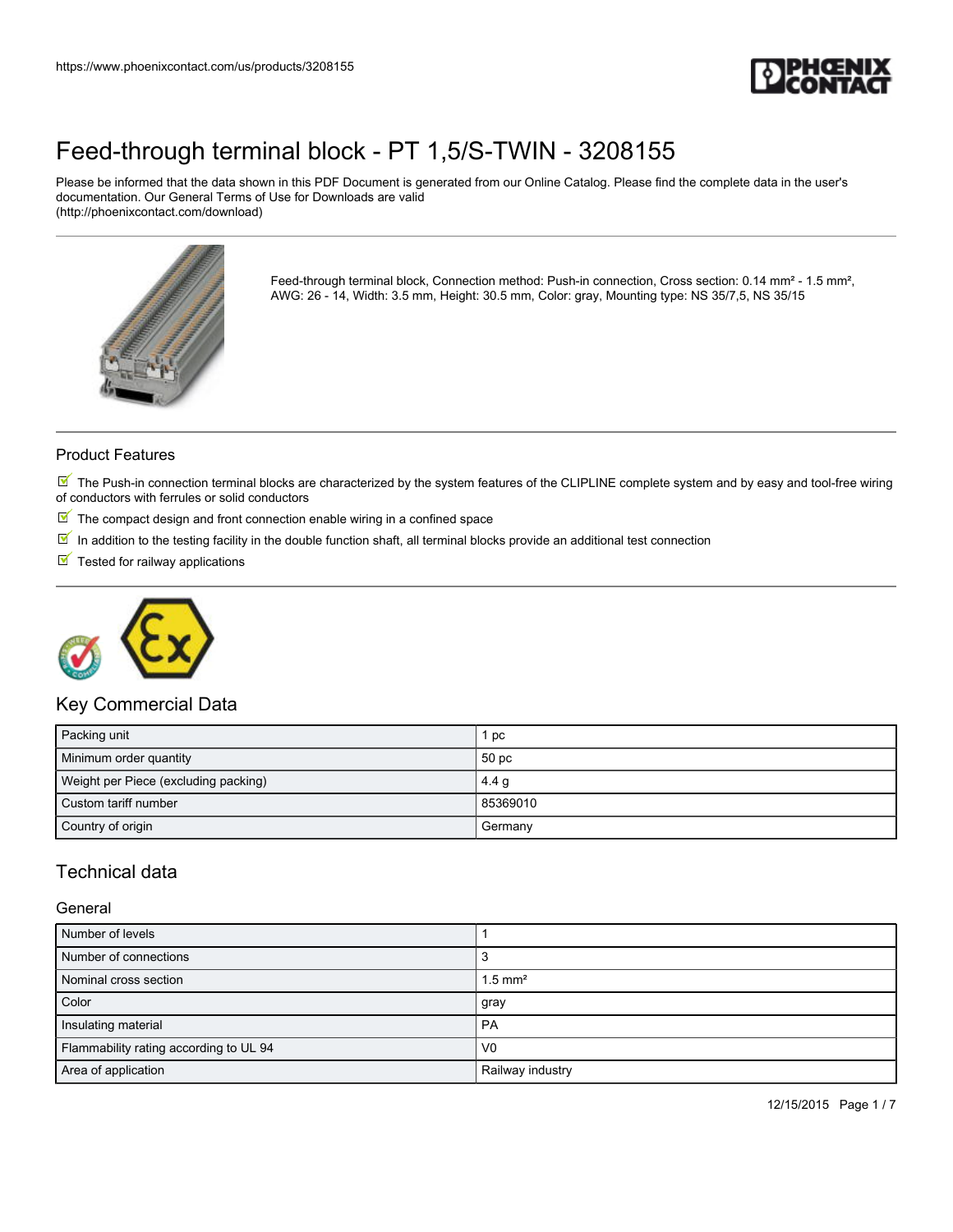

## Technical data

#### General

|                                                                                              | Mechanical engineering              |
|----------------------------------------------------------------------------------------------|-------------------------------------|
|                                                                                              | Plant engineering                   |
| Rated surge voltage                                                                          | 6 kV                                |
| Pollution degree                                                                             | 3                                   |
| Overvoltage category                                                                         | $\mathbf{III}$                      |
| Insulating material group                                                                    |                                     |
| Connection in acc. with standard                                                             | IEC 60947-7-1                       |
| Maximum load current                                                                         | 17.5 A                              |
| Nominal current I <sub>N</sub>                                                               | 17.5 A                              |
| Nominal voltage $U_N$                                                                        | 500 V                               |
| Open side panel                                                                              | ja                                  |
| Shock protection test specification                                                          | DIN EN 50274 (VDE 0660-514):2002-11 |
| Back of the hand protection                                                                  | guaranteed                          |
| Finger protection                                                                            | guaranteed                          |
| Result of surge voltage test                                                                 | Test passed                         |
| Surge voltage test setpoint                                                                  | 7.3 kV                              |
| Result of power-frequency withstand voltage test                                             | Test passed                         |
| Power frequency withstand voltage setpoint                                                   | 1.89 kV                             |
| Result of the test for mechanical stability of terminal points (5 x conductor<br>connection) | Test passed                         |
| Result of bending test                                                                       | Test passed                         |
| Bending test rotation speed                                                                  | 10 rpm                              |
| Bending test turns                                                                           | 135                                 |
| Bending test conductor cross section/weight                                                  | $0.14$ mm <sup>2</sup> / 0.2 kg     |
|                                                                                              | 1.5 mm <sup>2</sup> / 0.4 kg        |
| Tensile test result                                                                          | Test passed                         |
| Conductor cross section tensile test                                                         | $0.14$ mm <sup>2</sup>              |
| Tractive force setpoint                                                                      | 10N                                 |
| Conductor cross section tensile test                                                         | $1.5$ mm <sup>2</sup>               |
| Tractive force setpoint                                                                      | 40 N                                |
| Result of tight fit on support                                                               | Test passed                         |
| Tight fit on carrier                                                                         | <b>NS 35</b>                        |
| Setpoint                                                                                     | 1 N                                 |
| Result of voltage-drop test                                                                  | Test passed                         |
| Requirements, voltage drop                                                                   | $\leq 3.2~\text{mV}$                |
| Result of temperature-rise test                                                              | Test passed                         |
| Short circuit stability result                                                               | Test passed                         |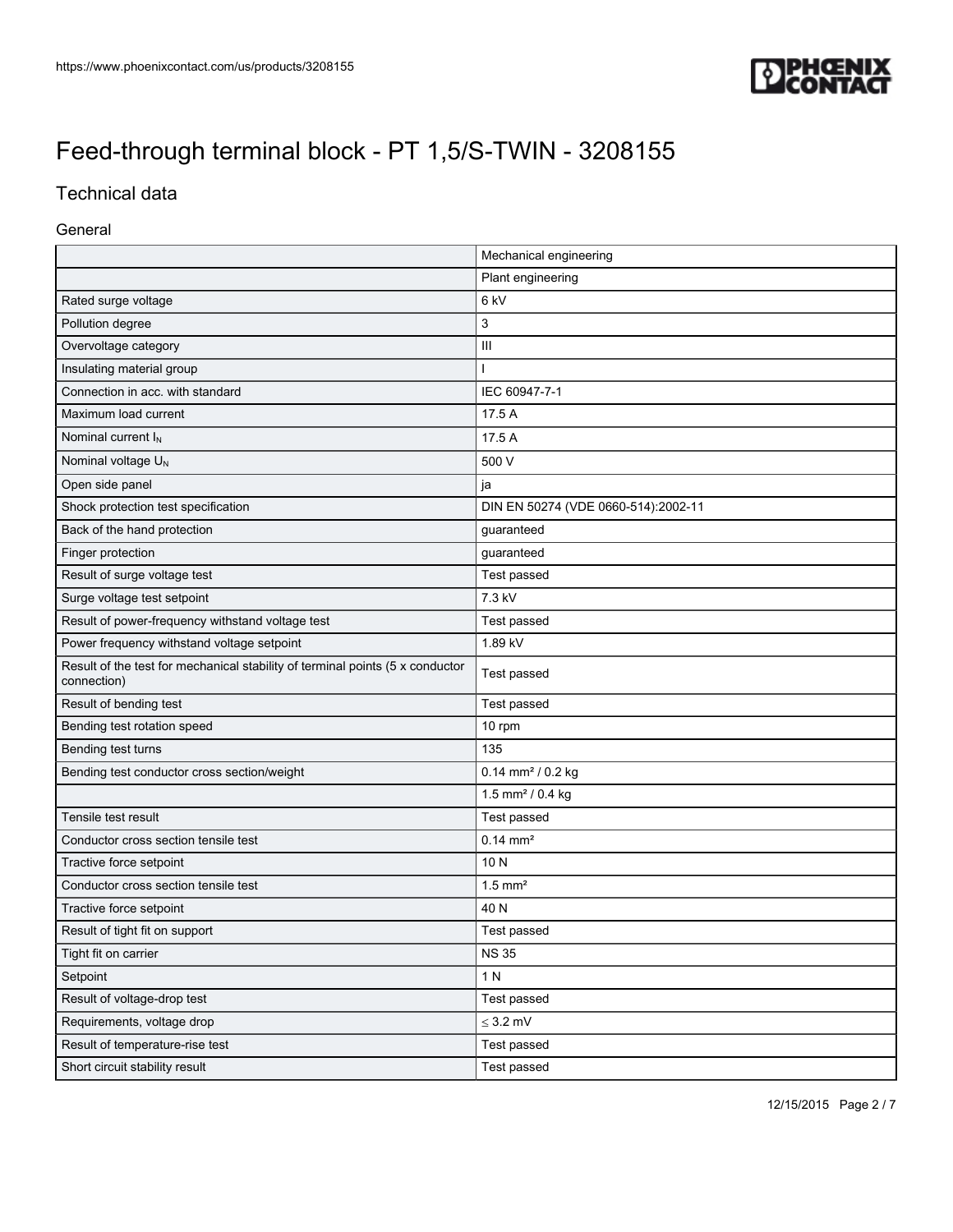

## Technical data

#### General

| Conductor cross section short circuit testing                           | $1.5$ mm <sup>2</sup>                       |
|-------------------------------------------------------------------------|---------------------------------------------|
| Short-time current                                                      | 0.18 kA                                     |
| Result of aging test                                                    | Test passed                                 |
| Ageing test for screwless modular terminal block temperature cycles     | 192                                         |
| Result of thermal test                                                  | Test passed                                 |
| Proof of thermal characteristics (needle flame) effective duration      | 30 <sub>s</sub>                             |
| Oscillation, broadband noise test result                                | Test passed                                 |
| Test specification, oscillation, broadband noise                        | DIN EN 50155 (VDE 0115-200):2008-03         |
| Test spectrum                                                           | Service life test category 2, bogie mounted |
| Test frequency                                                          | $f_1 = 5$ Hz to $f_2 = 250$ Hz              |
| <b>ASD level</b>                                                        | 6.12 $(m/s^2)^2$ /Hz                        |
| Acceleration                                                            | 3.12g                                       |
| Test duration per axis                                                  | 5h                                          |
| <b>Test directions</b>                                                  | X-, Y- and Z-axis                           |
| Shock test result                                                       | Test passed                                 |
| Test specification, shock test                                          | DIN EN 50155 (VDE 0115-200):2008-03         |
| Shock form                                                              | Half-sine                                   |
| Acceleration                                                            | 30 <sub>g</sub>                             |
| Shock duration                                                          | 18 <sub>ms</sub>                            |
| Number of shocks per direction                                          | 3                                           |
| <b>Test directions</b>                                                  | X-, Y- and Z-axis (pos. and neg.)           |
| Relative insulation material temperature index (Elec., UL 746 B)        | 130 °C                                      |
| Temperature index of insulation material (DIN EN 60216-1 (VDE 0304-21)) | 130 °C                                      |
| Static insulating material application in cold                          | $-60 °C$                                    |

#### Dimensions

| Width            | $3.5 \text{ mm}$ |
|------------------|------------------|
| End cover width  | $2.2 \text{ mm}$ |
| Length           | 54 mm            |
| Height           | 30.5 mm          |
| Height NS 35/7,5 | $32 \text{ mm}$  |
| Height NS 35/15  | 39.5 mm          |

### Connection data

| Connection method                  | l Push-in connection  |
|------------------------------------|-----------------------|
| Connection in acc. with standard   | I IEC 60947-7-1       |
| Conductor cross section solid min. | $10.14 \text{ mm}^2$  |
| Conductor cross section solid max. | $1.5$ mm <sup>2</sup> |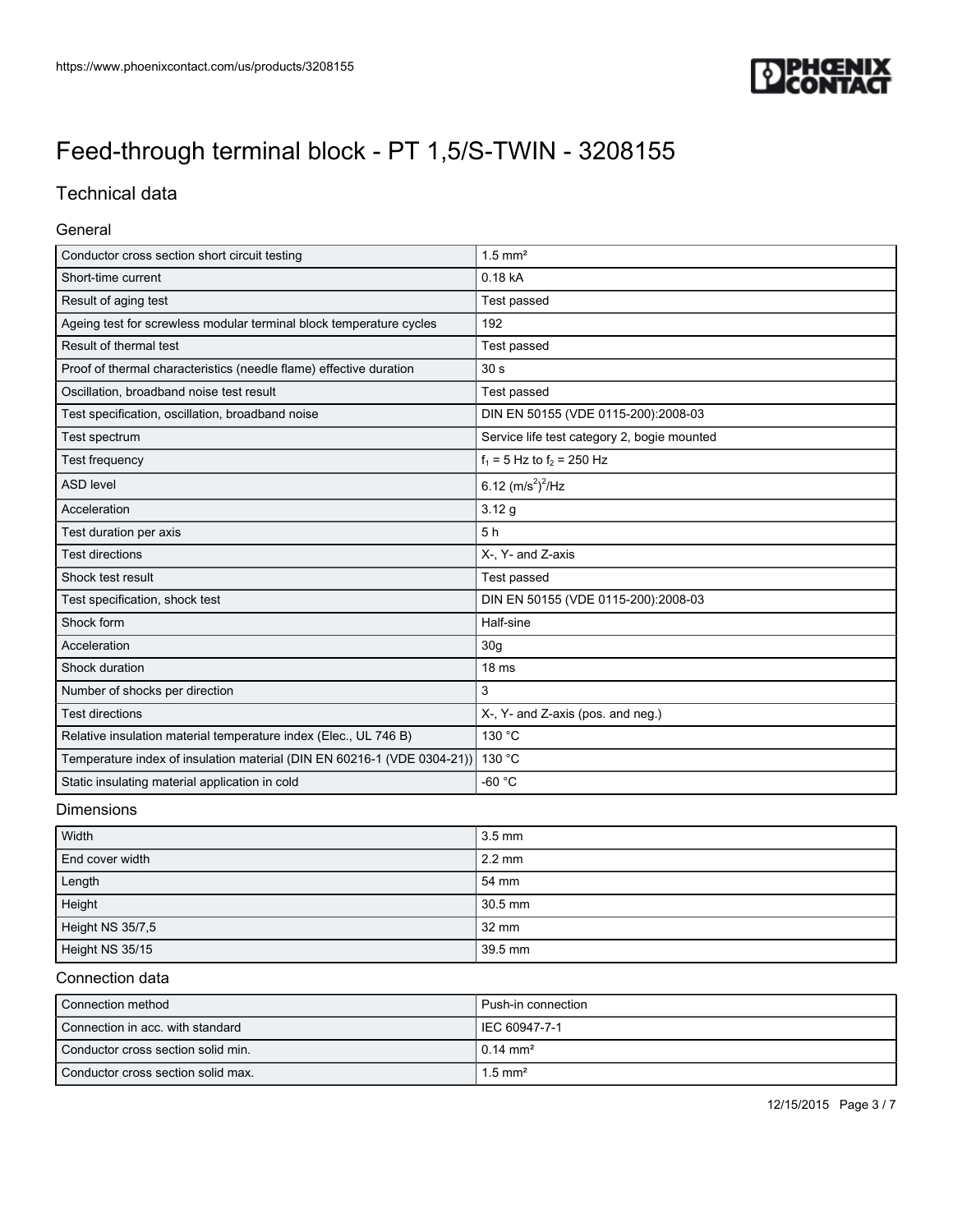

## Technical data

#### Connection data

| Conductor cross section AWG min.                                           | 26                    |
|----------------------------------------------------------------------------|-----------------------|
| Conductor cross section AWG max.                                           | 14                    |
| Conductor cross section flexible min.                                      | $0.14 \text{ mm}^2$   |
| Conductor cross section flexible max.                                      | $1.5$ mm <sup>2</sup> |
| Min. AWG conductor cross section, flexible                                 | 26                    |
| Max. AWG conductor cross section, flexible                                 | 14                    |
| Conductor cross section flexible, with ferrule without plastic sleeve min. | $0.14 \text{ mm}^2$   |
| Conductor cross section flexible, with ferrule without plastic sleeve max. | $1.5$ mm <sup>2</sup> |
| Conductor cross section flexible, with ferrule with plastic sleeve min.    | $0.14 \text{ mm}^2$   |
| Conductor cross section flexible, with ferrule with plastic sleeve max.    | $1 \text{ mm}^2$      |
| Stripping length                                                           | 8 mm  10 mm           |
| Internal cylindrical gage                                                  | A1/B1                 |

#### Standards and Regulations

| Connection in acc. with standard       | <b>CSA</b>     |
|----------------------------------------|----------------|
|                                        | IEC 60947-7-1  |
| Flammability rating according to UL 94 | V <sub>0</sub> |

### **Classifications**

#### eCl@ss

| eCl@ss 4.0 | 27141121 |
|------------|----------|
| eCl@ss 4.1 | 27141121 |
| eCl@ss 5.0 | 27141125 |
| eCl@ss 5.1 | 27141125 |
| eCl@ss 6.0 | 27141125 |
| eCl@ss 7.0 | 27141125 |
| eCl@ss 8.0 | 27141120 |
| eCl@ss 9.0 | 27141120 |

#### ETIM

| ETIM 4.0 | EC000897 |
|----------|----------|
| ETIM 5.0 | EC000897 |

#### UNSPSC

| UNSPSC 6.01          | 30211811 |
|----------------------|----------|
| <b>UNSPSC 7.0901</b> | 39121410 |
| UNSPSC 11            | 39121410 |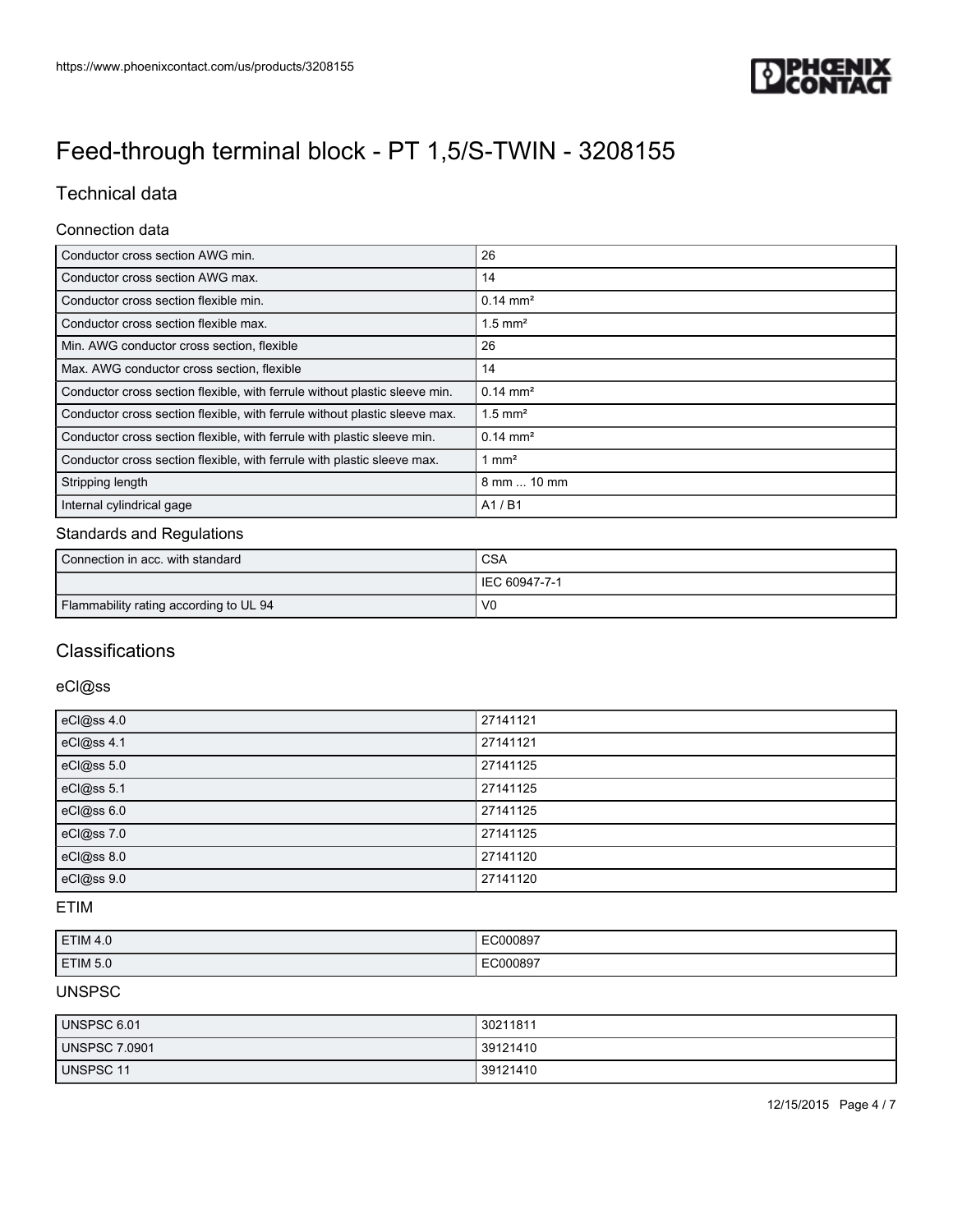

### **Classifications**

#### UNSPSC

| I UNSPSC<br>12.01     | 39121410 |
|-----------------------|----------|
| <b>UNSPSC</b><br>13.2 | 39121410 |

### Approvals

#### Approvals

#### Approvals

UL Recognized / cUL Recognized / CSA / LR / GL / VDE Zeichengenehmigung / IECEE CB Scheme / EAC / BV / EAC / cULus Recognized

#### Ex Approvals

IECEx / ATEX / EAC Ex

#### Approvals submitted

#### Approval details

 $\overline{\phantom{a}}$ 

| UL Recognized <b>W</b>     |           |           |       |  |
|----------------------------|-----------|-----------|-------|--|
|                            | B         | C         | D     |  |
| mm <sup>2</sup> /AWG/kcmil | $26 - 14$ | $26 - 14$ | 26-14 |  |
| Nominal current IN         | 15 A      | 15 A      | 5 A   |  |
| Nominal voltage UN         | 300 V     | 300 V     | 600 V |  |
|                            |           |           |       |  |

| <b>CUL Recognized</b>      |           |           |       |  |  |
|----------------------------|-----------|-----------|-------|--|--|
|                            | B         | ◡         | ◡     |  |  |
| mm <sup>2</sup> /AWG/kcmil | $26 - 14$ | $26 - 14$ | 26-14 |  |  |
| Nominal current IN         | 15 A      | 15 A      | 5 A   |  |  |
| Nominal voltage UN         | 300 V     | 300 V     | 600 V |  |  |

 $\overline{\phantom{a}}$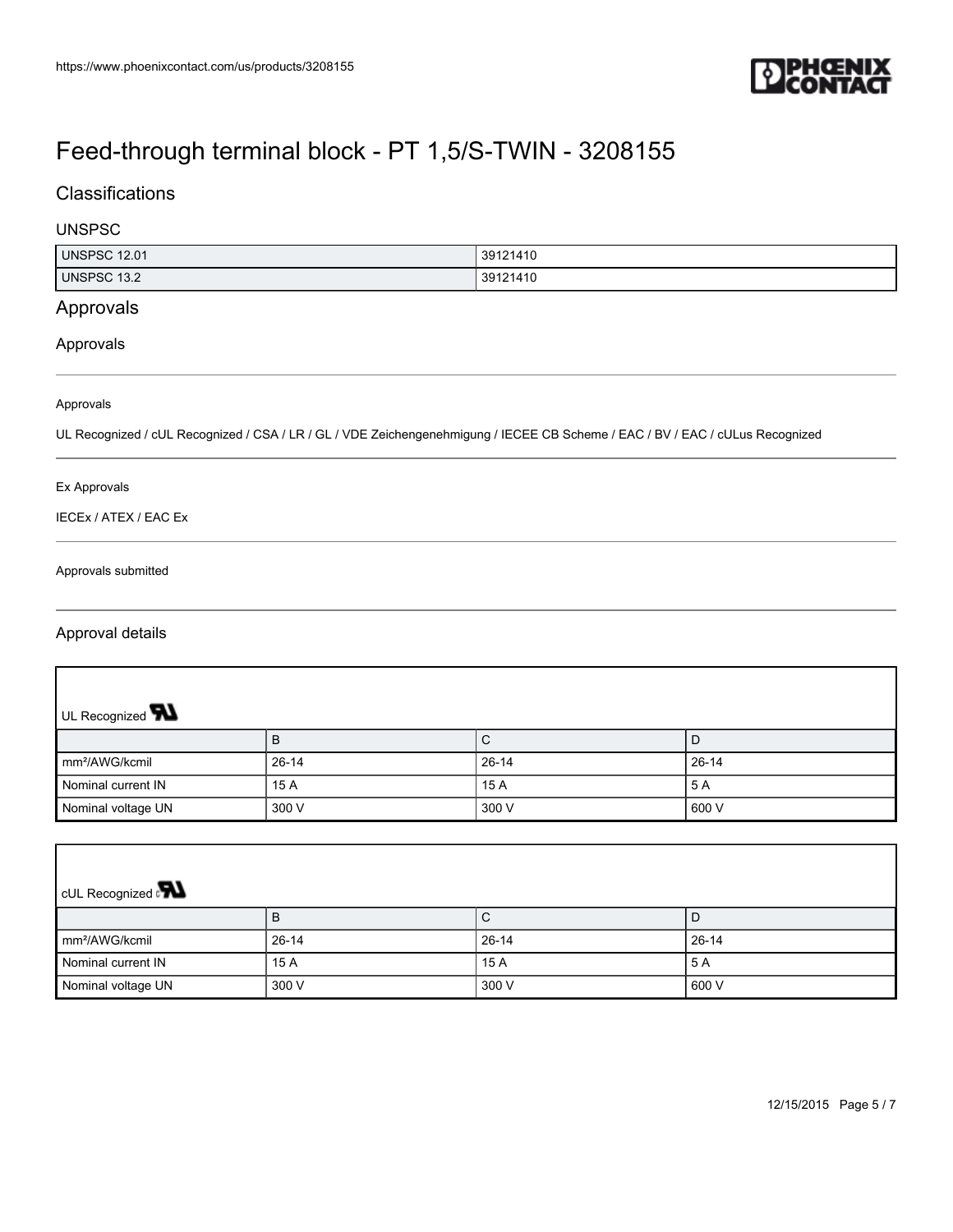

## Approvals

 $\lceil$ 

| CSA                                                  |           |                       |              |  |  |
|------------------------------------------------------|-----------|-----------------------|--------------|--|--|
|                                                      | $\sf B$   | $\overline{\text{C}}$ | $\mathsf D$  |  |  |
| mm <sup>2</sup> /AWG/kcmil                           | $26 - 14$ | $26 - 14$             | $26 - 14$    |  |  |
| Nominal current IN                                   | 15 A      | 15 A                  | 5A           |  |  |
| Nominal voltage UN                                   | 300 V     | 300 V                 | 600 V        |  |  |
|                                                      |           |                       |              |  |  |
| ${\sf LR}$                                           |           |                       |              |  |  |
|                                                      |           |                       |              |  |  |
| $\mathsf{GL}% _{k}(G,\mathbb{R})$                    |           |                       |              |  |  |
|                                                      |           |                       |              |  |  |
|                                                      |           |                       |              |  |  |
| VDE Zeichengenehmigung                               |           |                       |              |  |  |
|                                                      |           |                       |              |  |  |
| mm <sup>2</sup> /AWG/kcmil                           |           | $0.14 - 1.5$          |              |  |  |
| Nominal current IN                                   |           | 17.5 A                |              |  |  |
| Nominal voltage UN                                   |           | 500 V                 |              |  |  |
|                                                      |           |                       |              |  |  |
|                                                      |           |                       |              |  |  |
|                                                      |           |                       |              |  |  |
| <b>IECEE CB Scheme</b>                               |           |                       |              |  |  |
|                                                      |           |                       |              |  |  |
| mm <sup>2</sup> /AWG/kcmil                           |           |                       | $0.14 - 1.5$ |  |  |
| Nominal voltage UN                                   |           | 500 V                 |              |  |  |
|                                                      |           |                       |              |  |  |
| EAC                                                  |           |                       |              |  |  |
|                                                      |           |                       |              |  |  |
| BV                                                   |           |                       |              |  |  |
|                                                      |           |                       |              |  |  |
| EAC                                                  |           |                       |              |  |  |
|                                                      |           |                       |              |  |  |
|                                                      |           |                       |              |  |  |
| cULus Recognized $\sqrt{\phantom{a}}\blacksquare$ us |           |                       |              |  |  |
| Drawings                                             |           |                       |              |  |  |